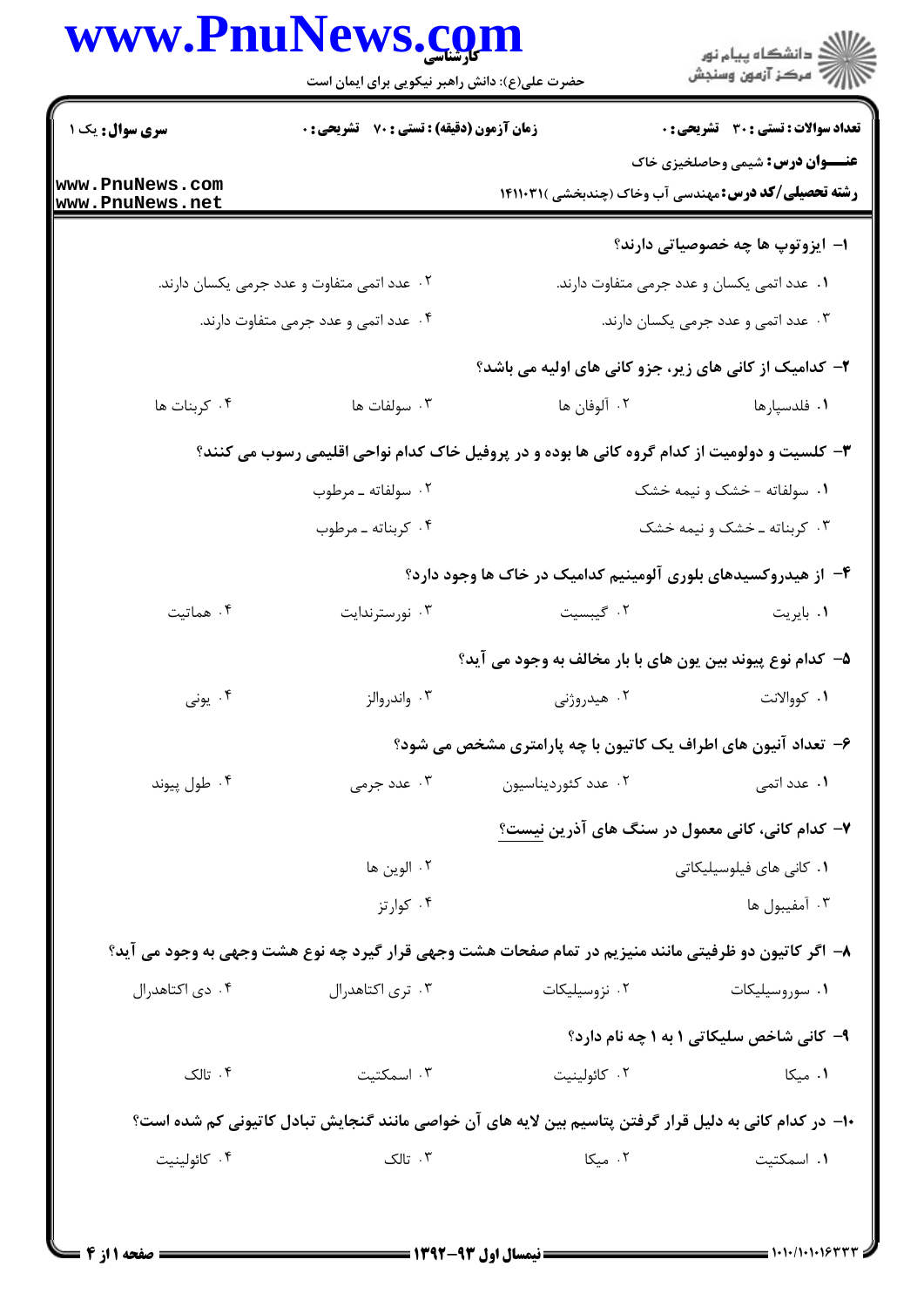|                                                    | حضرت علی(ع): دانش راهبر نیکویی برای ایمان است |                     | ڪ دانشڪاه پيا <sub>م</sub> نور<br>۾ سرڪز آزمون وسنڊش                                                             |
|----------------------------------------------------|-----------------------------------------------|---------------------|------------------------------------------------------------------------------------------------------------------|
| <b>سری سوال : ۱ یک</b>                             | زمان آزمون (دقیقه) : تستی : 70 گشریحی : 0     |                     | <b>تعداد سوالات : تستی : 30 ٪ تشریحی : 0</b>                                                                     |
|                                                    |                                               |                     | <b>عنـــوان درس:</b> شیمی وحاصلخیزی خاک                                                                          |
| www.PnuNews.com<br>www.PnuNews.net                 |                                               |                     | <b>رشته تحصیلی/کد درس:</b> مهندسی آب وخاک (چندبخشی )۱۴۱۱۰۳۱                                                      |
|                                                    |                                               |                     | 11- کدام کانی از گروه کانی های فیبری شکل است؟                                                                    |
|                                                    | ۰۲ آلوفان                                     |                     | ۰۱ سپیولیت                                                                                                       |
|                                                    | ۰۴ هیدروکسی های آلومینیم                      |                     | ۰۳ اکسیدهای آهن                                                                                                  |
|                                                    |                                               |                     | ۱ <b>۲</b> – کدام مورد از خصوصیات مواد آلی خاک <u>نیست؟</u>                                                      |
| ۲. افزایش قابلیت جذب عناصر غذایی در خاک های قلیایی |                                               |                     | ۰۱ گنجایش تبادل کاتیونی بالا                                                                                     |
|                                                    | ۰۴ سطح ويژه كم                                |                     | ٠٣ جذب تركيبات آلى مانند علف كش ها                                                                               |
|                                                    |                                               |                     | ۱۳- کدامیک از اجزای ماده آلی هم در اسید و هم در قلیا محلول است؟                                                  |
| ۰۴ اسید فولیک                                      | ۰۳ هومین                                      | ۰۲ اسید هماتوملانیک | ۰۱ اسید هومیک                                                                                                    |
|                                                    |                                               |                     | ۱۴- افزایش ظرفیت کاتیون و کاهش غلظت الکترولیت به ترتیب از راست به چپ چه اثری بر ضخامت لایه مضاعف پخشیده<br>دارد؟ |
| ۰۴ افزايش _ افزايش                                 | ۰۳ کاهش ــ کاهش                               | ۰۲ کاهش ـ افزايش    | ۰۱ افزایش _ کاهش                                                                                                 |
|                                                    |                                               |                     | ۱۵– دفع آنیونی خاک های حاوی مونت موریلونیت نسبت به خاک های حاوی کائولینیت چگونه است؟                             |
|                                                    | ۰۲ کمتر                                       |                     | ۰۱ بیشتر                                                                                                         |
|                                                    | ۰۴ گاهی بیشتر و گاهی کمتر است.                |                     | ۰۳ تفاوتی ندارد.                                                                                                 |
|                                                    |                                               |                     | ۱۶– حداکثر فعالیت فسفر در چه خاک هایی است؟                                                                       |
| ۰۴ قلیایی شدید                                     | ۰۳ قلیایی متوسط                               | ۰۲ اسیدی شدید       | ۰۱ کمی اسیدی تا خنثی                                                                                             |
|                                                    |                                               |                     | ۱۷– pH خاک های آهکی که سدیم قابل تبادل کمی دارند، معمولاً در چه محدوده ای است؟                                   |
| ۰۴ بین ۲-۵                                         | ۰۳ کمتر از ۸،۳                                | ۰۲ کمتر از ۵        | ۰۱ بیشتر از ۸،۳                                                                                                  |
|                                                    |                                               |                     | 1۸– کدام عنصر از عناصر غذایی کم مصرف است؟                                                                        |
| ۰۴ پتاسیم                                          | ۰۳ منگنز                                      | ۰۲ گوگرد            | ۰۱ منیزیم                                                                                                        |
|                                                    |                                               |                     | ۱۹-مهمترین باکتری های تبدیل کننده آمونیوم به نیتریت و نیتریت به نیترات در خاک به ترتیب از راست به چپ کدام است؟   |
|                                                    | ۰۲ نیتروزوموناس ـ نیتروباکتر                  |                     | ٠١ نيتروباكتر ـ نيتروزوموناس                                                                                     |
|                                                    | ۰۴ نیتروزوموناس ـ سودوموناس                   |                     | ۰۳ سودوموناس ـ نيتروزوموناس                                                                                      |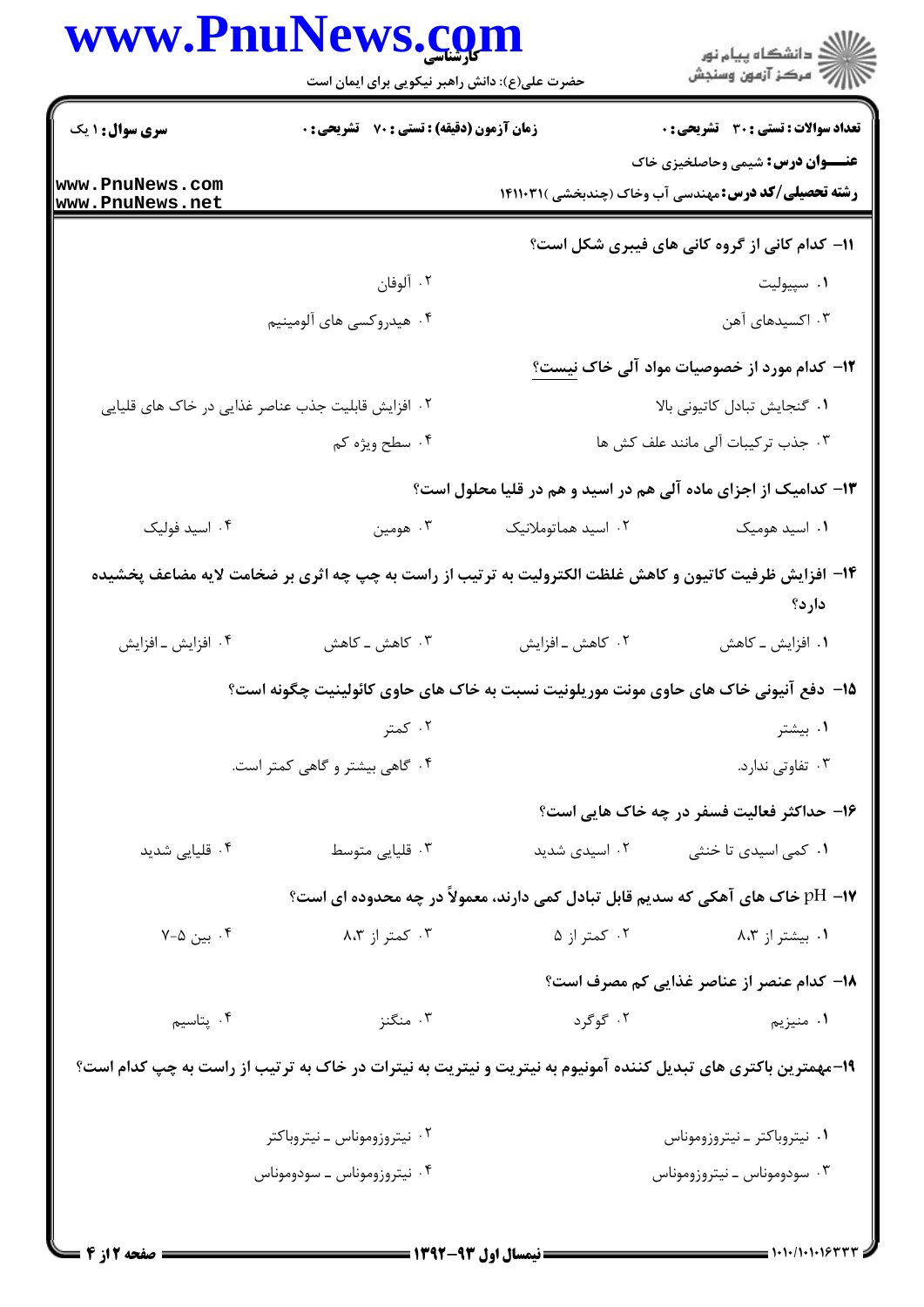| <b>www.PnuNews.co</b>                  | حضرت علی(ع): دانش راهبر نیکویی برای ایمان است                                           |                                                        | ≦ دانشڪاه پيام نور<br>√ مرڪز آزمون وسنڊش                                                               |
|----------------------------------------|-----------------------------------------------------------------------------------------|--------------------------------------------------------|--------------------------------------------------------------------------------------------------------|
| <b>سری سوال : ۱ یک</b>                 | <b>زمان آزمون (دقیقه) : تستی : 70 قشریحی : 0</b>                                        |                                                        | <b>تعداد سوالات : تستي : 30 ٪ تشريحي : 0</b>                                                           |
| www.PnuNews.com<br>www.PnuNews.net     |                                                                                         |                                                        | <b>عنـــوان درس:</b> شیمی وحاصلخیزی خاک<br><b>رشته تحصیلی/کد درس:</b> مهندسی آب وخاک (چندبخشی )۱۴۱۱۰۳۱ |
|                                        |                                                                                         |                                                        | ۲۰- فسفر آلی خاک در کدامیک از ترکیبات زیر وجود ندارد؟                                                  |
| ۰۴ اسید سیلیسیک                        | ۰۳ فسفولپيدها                                                                           | ٠٢ اينوزيتول                                           | ٠١. اسيد نوكلييك                                                                                       |
|                                        |                                                                                         |                                                        | ۲۱- برای تهیه کدام کود فسفره، سنگ فسفات با اسید فسفریک واکنش داده می شود؟                              |
|                                        | ۰۲ سوپر فسفات تريپل                                                                     |                                                        | ۰۱ سوپر فسفات ساده                                                                                     |
|                                        | ۰۴ آمونيم سولفات فسفات                                                                  |                                                        | ۰۳ فسفات آمونيم                                                                                        |
|                                        | ۲۲- به طور معمول کمترین و بیشترین شکل پتاسیم در خاک ها به ترتیب از راست به چپ کدام است؟ |                                                        |                                                                                                        |
|                                        | ۰۲ تبادلی - ساختمانی                                                                    |                                                        | ۰۱ محلول ـ ساختمانی                                                                                    |
|                                        | ۰۴ تبادلی ـ غیرتبادلی                                                                   |                                                        | ۰۳ غیرتبادلی ـ ساختمانی                                                                                |
|                                        |                                                                                         |                                                        | <b>۲۳</b> - تبدیل پتاسیم محلول یا تبادلی به غیرتبادلی چه نام دارد؟                                     |
| ۰۴ جذب                                 | ۰۳ تبادل                                                                                | ۰۲ تثبیت                                               | ۰۱ آزادسازی                                                                                            |
|                                        |                                                                                         |                                                        | <b>۲۴</b> - کدام مورد در خصوص عنصر کلسیم صحیح نیست؟                                                    |
|                                        |                                                                                         |                                                        | ٠١ كمبود آن در سيب باعث لكه تلخي مي شود.                                                               |
|                                        |                                                                                         |                                                        | ۰۲ سوختگی گلگاه هندوانه از عوارض کمبود آن است.                                                         |
|                                        |                                                                                         |                                                        | ۰۳ خاک های ایران نیاز شدید به اضافه کردن این عنصر دارند.                                               |
|                                        |                                                                                         | ۰۴ کمبود آن در کرفس باعث سیاه شدن بخش درونی آن می شود. |                                                                                                        |
|                                        |                                                                                         |                                                        | ۲۵- رفتار منیزیم در خاک ها شبیه چه عنصری است؟                                                          |
| ۰۴ کلسیم                               | ۰۳ گوگرد                                                                                | ۰۲ فسفر                                                | ۰۱ ازت                                                                                                 |
|                                        |                                                                                         |                                                        | ۲۶- فرم قابل جذب آهن به چه صورت است؟                                                                   |
| $\text{Fe}^{3+}$ فقط به صورت $\cdot$ * | $\rm{Fe}^{2+}$ فقط به صورت $\rm{^3}$ . $\rm{^7}$                                        | $\text{Fe}^{3+}$ و $\text{Fe}^{2+}$ . $\text{N}$       | FeooH .                                                                                                |
|                                        |                                                                                         |                                                        | ۲۷- کدام عنصر کم مصرف در خاک های کشاورزی به صورت مولکول غیریونیزه وجود دارد؟                           |
| ۰۴ روی                                 | ۰۳ آهن                                                                                  | ۰۲ بر                                                  | ۰۱ مولیبدن                                                                                             |
|                                        |                                                                                         |                                                        | ۲۸- واکنش خاک و مقدار ماده آلی بر قابلیت کدام عنصر تقریباً تاثیری ندارد؟                               |
| ۰۴ روی                                 | ۰۳ آهن                                                                                  | ۰۲ کلر                                                 | ۰۱ بر                                                                                                  |